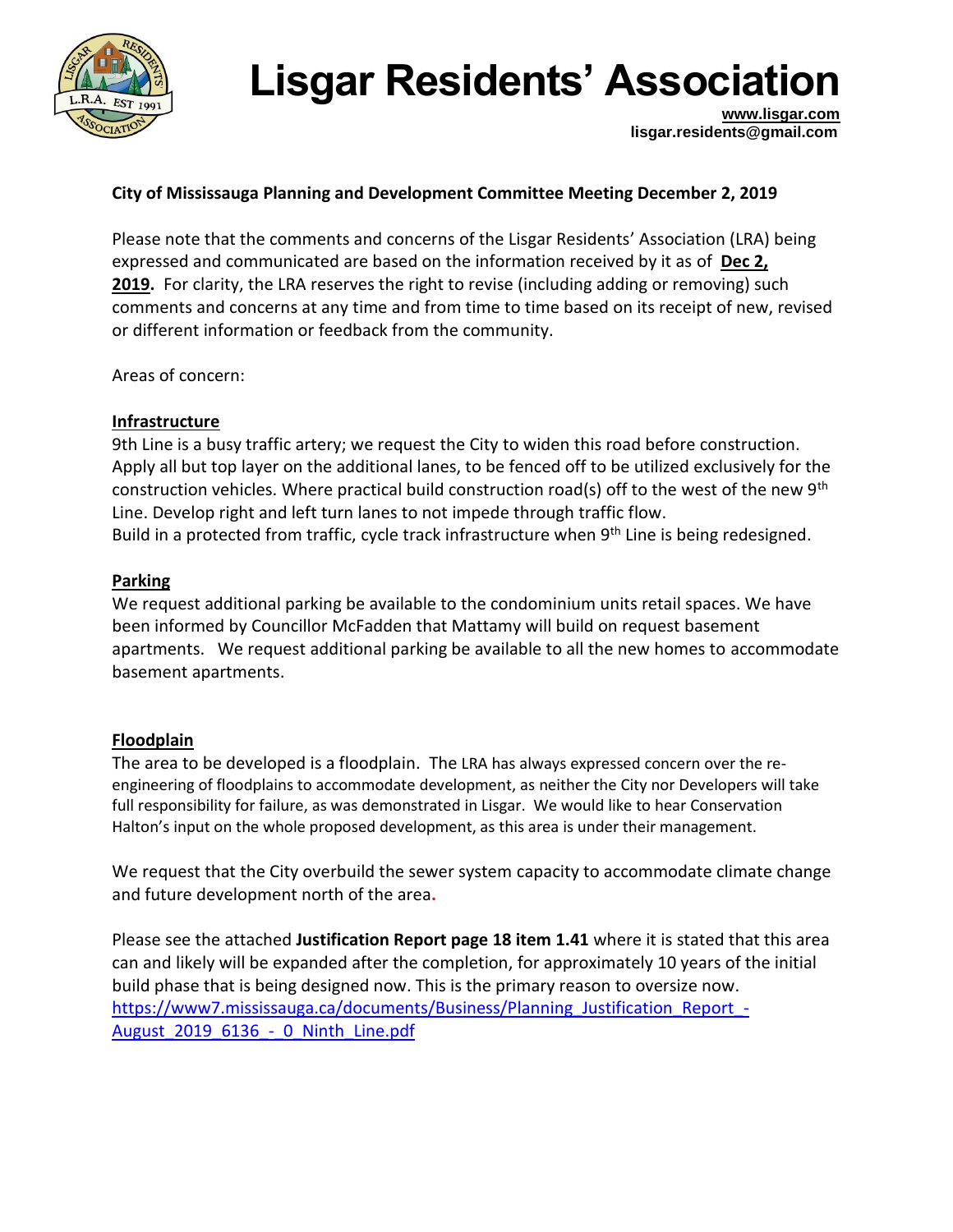

**[www.lisgar.com](file:///C:/Users/David/AppData/Local/Microsoft/Windows/INetCache/Content.Outlook/H0FEKTTF/www.lisgar.com) lisgar.residents@gmail.com**

#### **Developer Fees**

We request that the Developer fees that the City collected from Mattamy, be applied to the funding of 2 permanent pumping stations for Lisgar. Our community has suffered from flooding for several years. We have been promised 3 permanent pumping stations, unfortunately we have funding for only 1 at this time. We have been told by Councillor Sue McFadden that the  $1<sup>st</sup>$ pumping station will be built north of Derry Rd. it has gone out for tender. The additional 2 pumping stations are required south of Derry Rd.

#### **Condominium Buildings**

LRA has always urged lower densities, to come closer to mirroring the east side of Ninth Line. We have been informed at our meeting November 27<sup>th</sup> with Mattamy and Councillor McFadden that should it be determined that retail outlets are not feasible on the ground floor of the 5 storey condominium units, then additional residential units will be built in this space this will significantly raise the PPU (people per unit) and also raise the PPH (people per hectare) from the current density of 135.76 in this proposal.

#### **Shadow/Shade Study**

Please send to us the actual in-depth study and report preferably by December 6/19. Online it simply states it was completed.

#### **Sustainability Initiatives**

We request that sustainability initiatives be taken at every level of construction, including; initiatives to make homes less reliant on hydro, reducing monthly expenses, rooftop gardens as there are no backyards for any of the homes being built.

#### **Arborist Report**

The Arborist report on tree removal and replacement stated that 644 are proposed for removal to facilitate the proposed development, which based on compensation ratios results in 504 required replacement trees.

We urge/request more than the allocated 504 replacement trees to be planted. We request trees to be of a significant size. We request native wildflowers to be planted as part of the reforestation.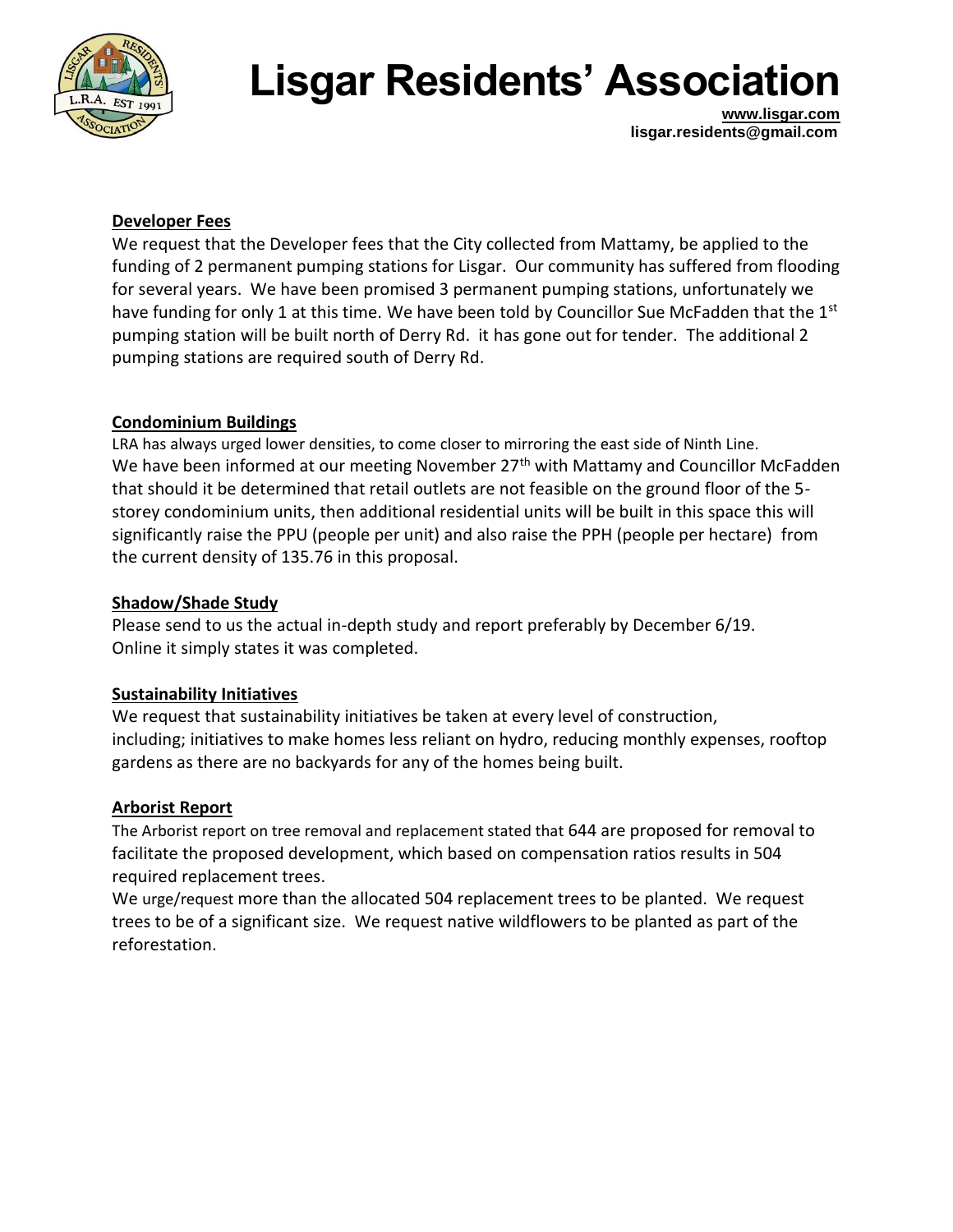

#### **Basement Apartments**

**[www.lisgar.com](file:///C:/Users/David/AppData/Local/Microsoft/Windows/INetCache/Content.Outlook/H0FEKTTF/www.lisgar.com) lisgar.residents@gmail.com**

We have been informed by Councillor McFadden that Mattamy will build on request basement apartments. With the addition of basement apartments, it will further increase the PPH (people per hectare) than the proposed 135.76.

#### **Wildlife**

How will the City ensure the safety and nesting sites of the wildlife; i.e. Herons, ducks, coyotes, etc…

#### **Storm Water Pond**

We request to have input and be directly involved in the final design of the perimeter area of the Storm Water Pond. We had direct input on the design of Osprey Marsh which was originally going to be a fenced off cement pit. With our involvement, Osprey Marsh won the 2006 Urban Design Award.

#### **Parkland**

Councillor Sue McFadden has stated that the City will not take cash in lieu of parkland., Considering, that the new homes/units to be built will not have yards, we request more parkland in block 63 where a community garden or greenspace will be available to the community.

We commend Councillor Sue McFadden for including the Lisgar Residents' Association in the discussion and design with Mattamy Homes. It is our understanding that the development proposal presented today from Mattamy Homes is not final, we look forward to continuing to participate in the process. Our association has been working on this project since 2010 when Mississauga annexed the lands from Milton. We have attended every meeting of the 9<sup>th</sup> Line Corridor providing feedback to our Councillor. This is our community; it is our sincere intention to be helpful to the City and the Developer by addressing areas of concern in this major project.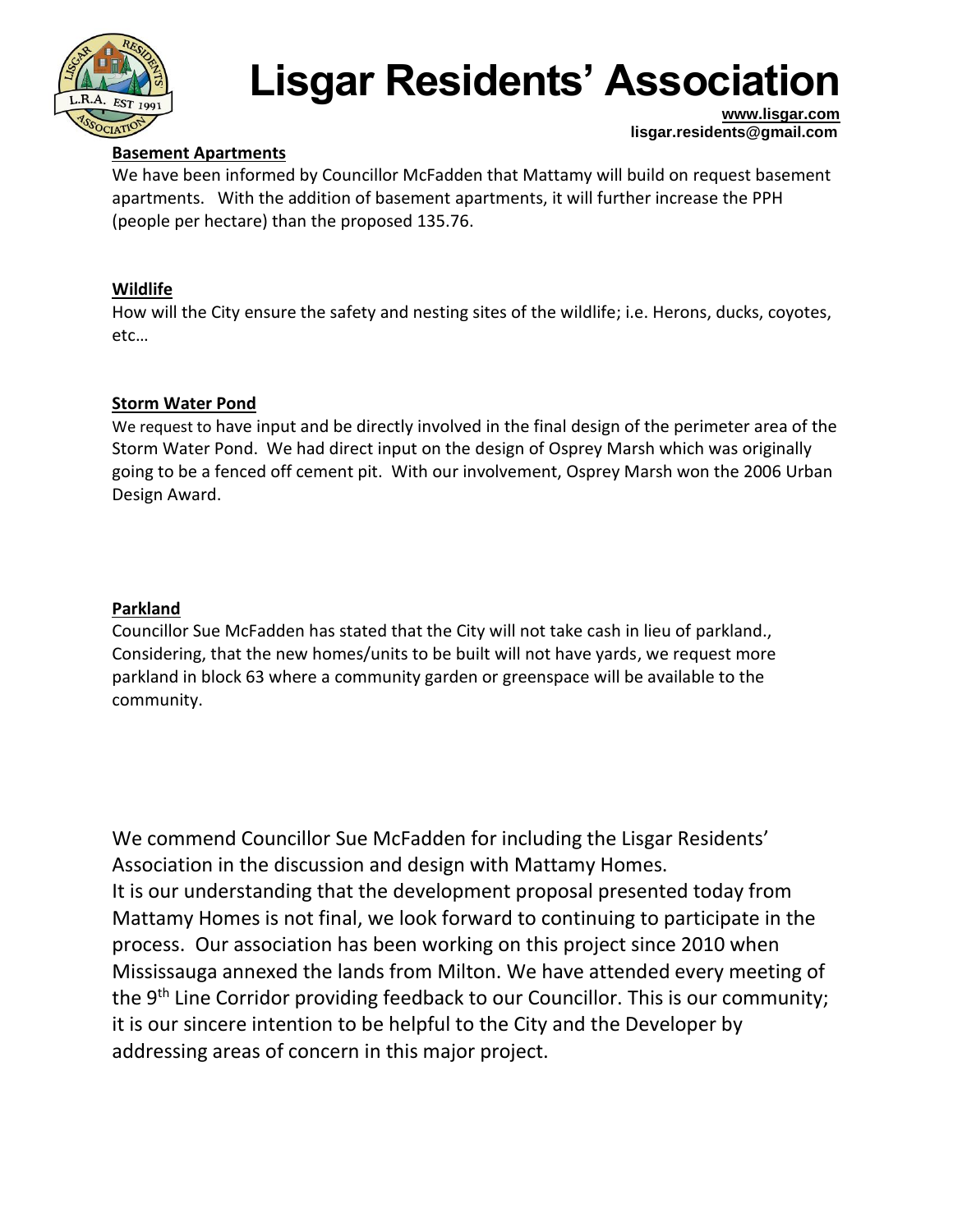

**[www.lisgar.com](http://www.lisgar.com/) lisgar.residents@gmail.com**

June 13, 2019

RE: Proposed Ninth Line Development

Our Ward 10 Councillor asked for LRA's comments to be put in writing, to be included in comments to the Public Meeting on June 17. Most of these are positions the LRA has made public for years, and most were discussed with our Councillor at a meeting on Monday, June 10, where a draft of proposed development from Union Gas to the creek flowing out of Osprey Marsh was shown to us.

1. LRA has always advocated for lower densities of housing. The proposed density of 109.45 PPH is higher than in any previous proposal, and far higher than the 82 confirmed to us by the Mayor in our last discussion. And when using the average family size of 3.1 for Mississauga in the 2016 census, the population density becomes 124 PPH. Our concerns are for traffic congestion, greenspace, school and hospital crowding, and quality of life.

2. LRA has always expressed concern over the re-engineering of floodplains to accommodate development, as neither the City nor developers will take full responsibility for failure, as was demonstrated in Lisgar. We would like to hear Conservation Halton's input on this proposed development as this area is under their management.

3. We are pleased to see some designated park lands. We agree that these should be built with significant community space, as our Councillor discussed with us. Looking over Lisgar, it appears that all our parks but one have sports fields that are permitted, leaving little place for events like Mississauga Pops. So we request a sizeable covered Gazebo in the proposed park.

4. To replace existing mature trees that will be removed due to the development requirements, we encourage the City and developers to take a pledge to implement a verifiable, recorded tree replacement program. For every tree cut, plant at least one. The area between the 407 and the western edge of the new development can serve as an "overflow" area, over and above the number of trees planted in parks and streets of the development.

5. To truly help with affordable housing, Real Estate agents should not be given discounted or prior opportunity to buy these properties, especially condos. This will help families who need a primary residence buy them on a level playing field. Help families, rather than investors. Maybe even consider restricting buying units for any purpose other than for a primary residence.